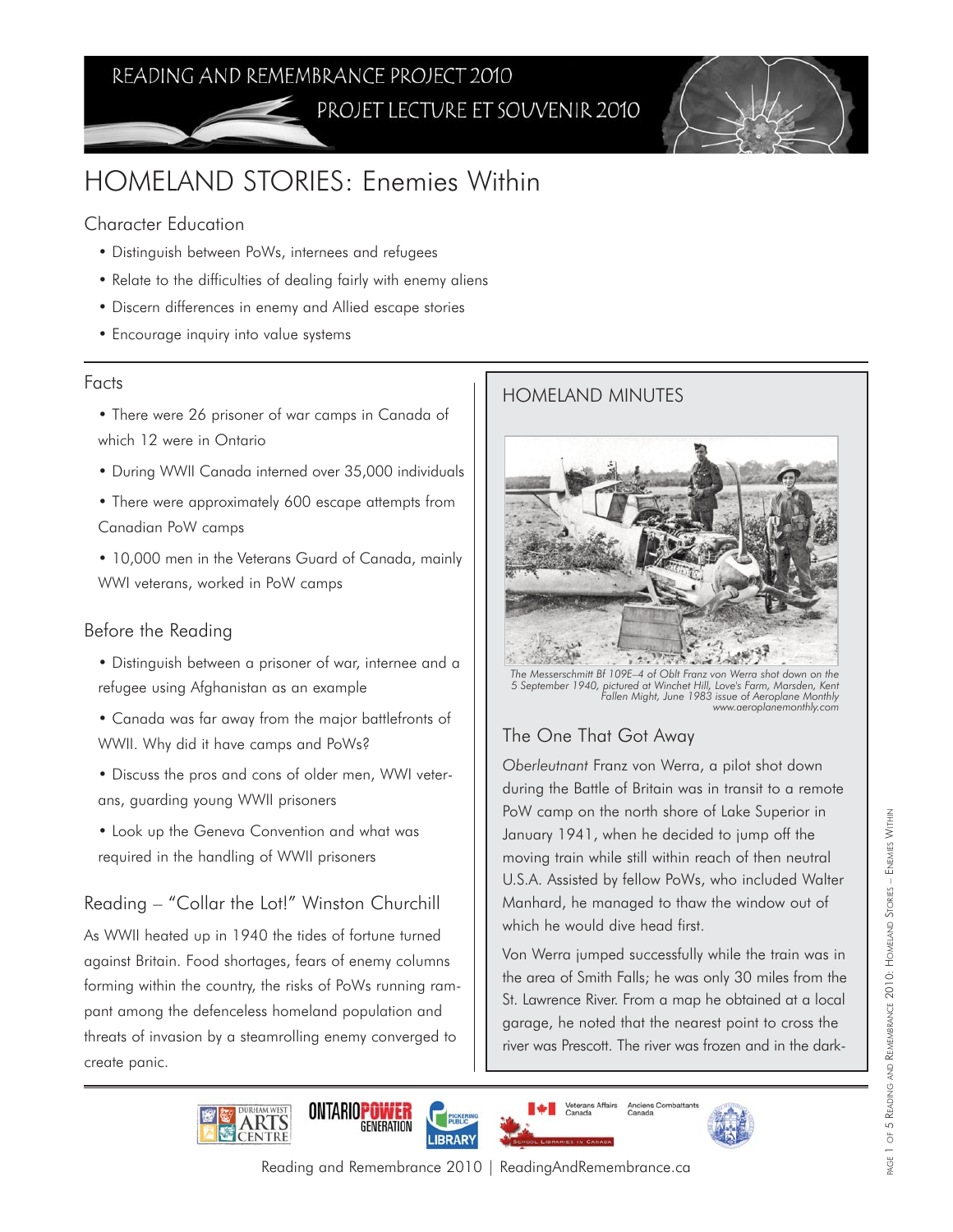

After the hurried evacuation of troops from Dunkirk with a flotilla of hope, small ships braving the Straits of Dover, newly elected Prime Minister Winston Churchill desperate to quell the rising tide of fear issued the edict, "Collar the lot!". He meant all foreign nationals connected to Axis powers.

*Prime Minister Winston Churchill*

Up to that time, tribunals set up to assess enemy aliens had worked rapidly to distinguish among those who were at high and low risk to Britain. The large number of refugees from Hitler's Reich were predominantly classified in the B and C categories—slight or no risk to Britain.

In July 1940, as the German Luftwaffe pummeled Britain, the will to discern among classes of enemy aliens wore thin. Anyone of German, Austrian or Italian heritage was rounded up indiscriminately to be shipped off to the far reaches of the Empire. Former inmates of Nazi concentration camps and political refugees from Hitler's Germany found themselves on the same boats as Nazi prisoners of war—an uncomfortable mix.

Canada, as a true child of the Commonwealth, scurried to find places to house what they were told were the evil foes of Britain. With retrofits and new constructions, Fort Henry, government army training grounds, experimental farms, facilities for wayward boys, TB sanitoria, abandoned saw mills and prisons were turned into facilities for PoWs. When the first boatloads arrived, Canada was almost ready. In some cases PoWs assisted with the last phases of the construction process. All was going well but for the fact that quite a few PoWs did not look like the dangerous Nazi prisoners of war Canadian authorities had been told to expect. The most obvious clues were men in rabbinical collars and those with the locks of orthodox Jews.

It became quickly apparent that British authorities had allowed Jewish and political refugees to slide into the prisoner of war and dangerous enemy alien compliment. What to do? The Canadian government resisted becoming involved in the screening and clearance of those who they were holding for Britain and they certainly did not want to assume the refugees into their own population.

Canadian authorities eventually effected a rough sort and by June 1941, designated some PoWs as refugees. They were forced to these actions to quell the rising tensions

ness he saw the lights of Ogdensburg on the US side. Unfortunately once he'd made it to the middle of the river he found an unfrozen gap too wide to bridge. In a deserted holiday camp back on the Canadian side he found a row boat which he succeeded in pushing to the river with a great deal of effort. This time he made it across.

As soon as he could von Werra handed himself into the police who handed him over to US Immigration Authorities. He also contacted the German Consul in New York. While British and Canadian authorities negotiated for his return, von Werra secretly stayed at the German Vice–Consul's home and then using a chain of German sympathizers made his way to the Mexican border, through South America to Rio de Janeiro, then via Barcelona to Rome and Germany.

Von Werra, a hero to the German nation for his daring escape, went back into active service. On October, 25, 1941, flying from a base in Holland his engine failed over the sea. No traces were ever found. *Oberleutnant* von Werra never did earn the Iron Cross that Hitler had bestowed upon him in anticipation of his future flying achievements.



*German prisoners of war marching through the streets of Gravenhurst on their way from the train station to the prisoner of war camp www.pastforward.ca/perspectives/feb\_152002.htm*

caused by ardent Nazis taunting the Jewish refugees and others who did not share their enthusiasm for the Reich's actions.

Many of the worst Nazis were sent to the former TB sanitorium at Gravenhurst. When the citizens of Gravenhurst saw uniformed German officers with medals gleaming on their chests marching in formation through town from the rail station to the PoW camp, the war hit the home front with a wallop.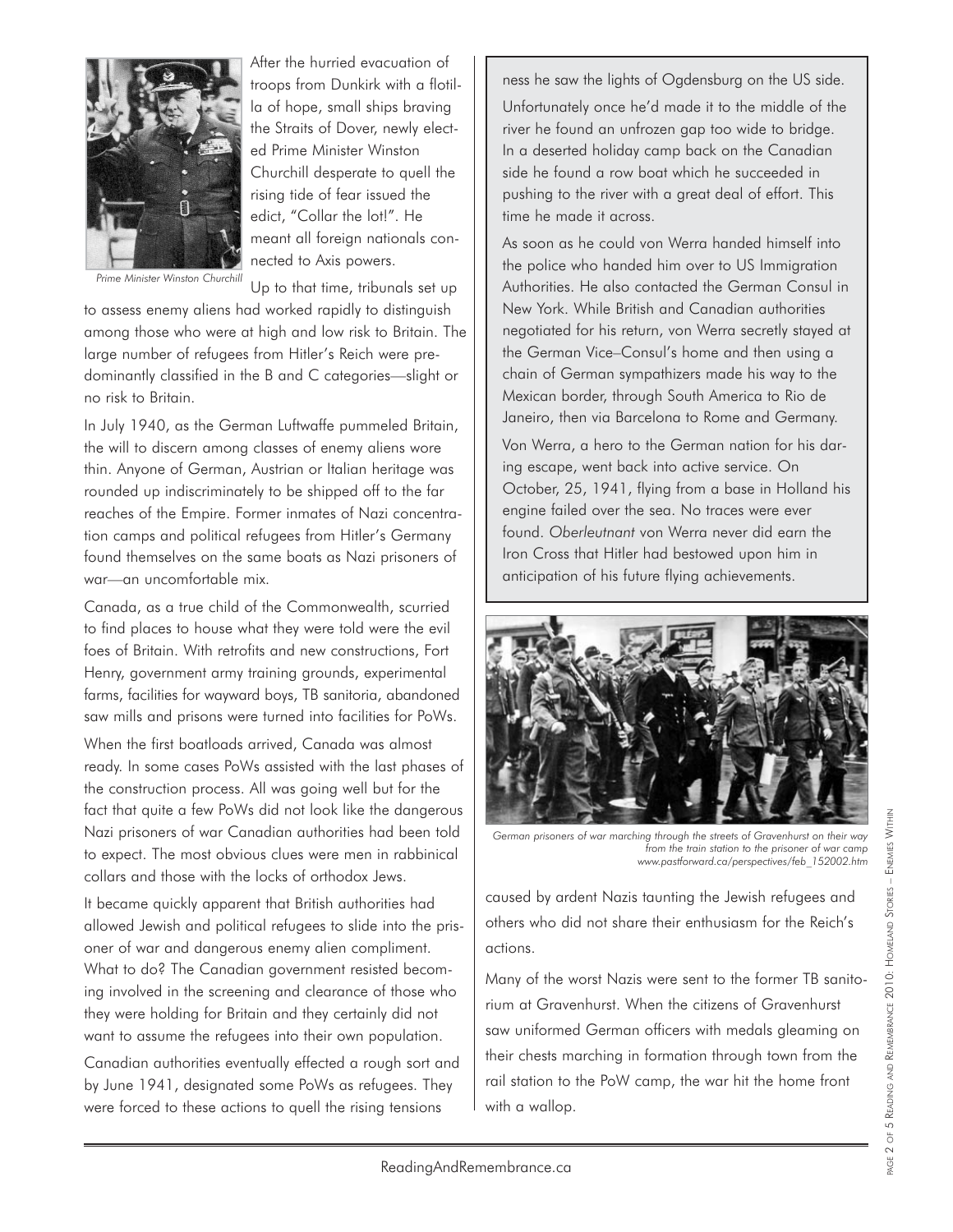

# HOMELAND MINUTES:

Veterans Guard of Canada (from Canadian Military History Gateway) Corps of First World War vet-

erans between the ages of 40 and 65, formed in May 1940, for full-time and reserve service during the Second World War. It grew to

10,000 men in 1944 with another 8,000 on part-time service. The great majority served in Canada with a

*Cap Badge*

The sleepy town of Bowmanville received the same wakeup call when a former school for wayward boys became a camp for over 800 of the highest ranking officers of the Reich. Camp 30 had two *Generalleutenants,* one *Generalmajor* and a U-boat (U-boat is the anglicized version of the German word *U-Boot*, an abbreviation of *Unterseeboot* [undersea boat]) corvette commander in residence. The latter had been awarded a "Knight's Cross with Oak Leaves and Swords" for having sunk more Allied tonnage than any other U-boat commander.

The PoWs predominantly maintained themselves within their camps, cooking and cleaning for themselves and they were only lightly supervised by the Canadian Veterans Guard. Their presence, however, was felt in neighbouring communities when they were allowed to farm or swim or even work in local businesses such as the peat factory in Wainfleet Township.

In 1943, 60 German merchant seamen arrived in Wainfleet at the peat factory just off Erie Peat Road. They were housed in buildings hastily surrounded by barbed wire. They had been sent from Camp 33 at Petawawa at the request of manager A.Z. Dickie whose company had suffered greatly from the shortage of local labour. The PoWs lived within 100 yards of the Lambert family.

Fern Lambert recalled the arrival of the prisoners whose imminent presence had aroused curiosity, fear and hatred among the local population. "Our oldest daughter was old enough to realize that they were the enemy, and ran in crying, 'The Germans are coming, the Germans are coming!'" Baby Lambert, outside on a blanket, halted the procession of enemy aliens in their tracks. The homesick men sent forward an English speaking delegate to ask permission to hold the infant. Mrs. Lambert reluctantly agreed on the condition that the baby be returned to her if she started to cry.

few companies in Newfoundland, London (England), Nassau (Bahamas) and Georgetown (Guyana). Some veterans stood guard at power plants, factories and other installations deemed essential to the war effort but most served as guards at the PoW and enemy alien internment camps in Canada. In 1944–1945, some went to India and Burma as "mule skinners". The Veterans Guard continued to serve after the war until March 1947, when the last veterans were disbanded.

*"Mule skinners", escorted shiploads of mules from the United States to India and eventually the jungles of Assam and the Arakan where they were much needed for transportation.*

Baby Lambert did not cry. She loved the attention as the men gently passed her from arm to arm. Some of these PoWs worked in the factory, some cut and piled peat by hand and others occasionally went to Port Colborne to load peat onto rail cars. A few even managed to disguise the red circle and red stripe on their uniforms to slip into town to see a movie.

The relatively positive Wainfleet PoW experience was different in the Espanola area. The Spanish River Pulp and Paper Co. Mill, converted to Camp 21, received most of the 38 crew members of captured *U 35* in 1940. The actions of these enemy aliens had earned them the cover of *LIFE* magazine October 16, 1939.



"LIFE'S COVER: The German submarine *U 35*, shown on the cover, distinguished itself last week by bagging a Greek steamer and bringing the survivors to the Irish shore. It is a 500-tonner built three years ago at Krupp's Germania yards at Kiel and flies the Nazi war flag with a red field. It is painted gray on the sides to blend with the sky and black on top to blend with the

*U 35 was featured on LIFE Magazine on October 16, 1939*

water when submerged. The rows of round holes are the intakes for induction valve. You are looking forward from about midships."

An American gum trading card from 1939, number 91 of the "War News Pictures" series, depicted the event that made them famous:

#### *U-Boat Lands Shipwrecked Crew in Ireland*

*After torpedoing the Greek steamer "Diamentis" 4990 tons, off Land's End on Tuesday, October 3, 1939, the*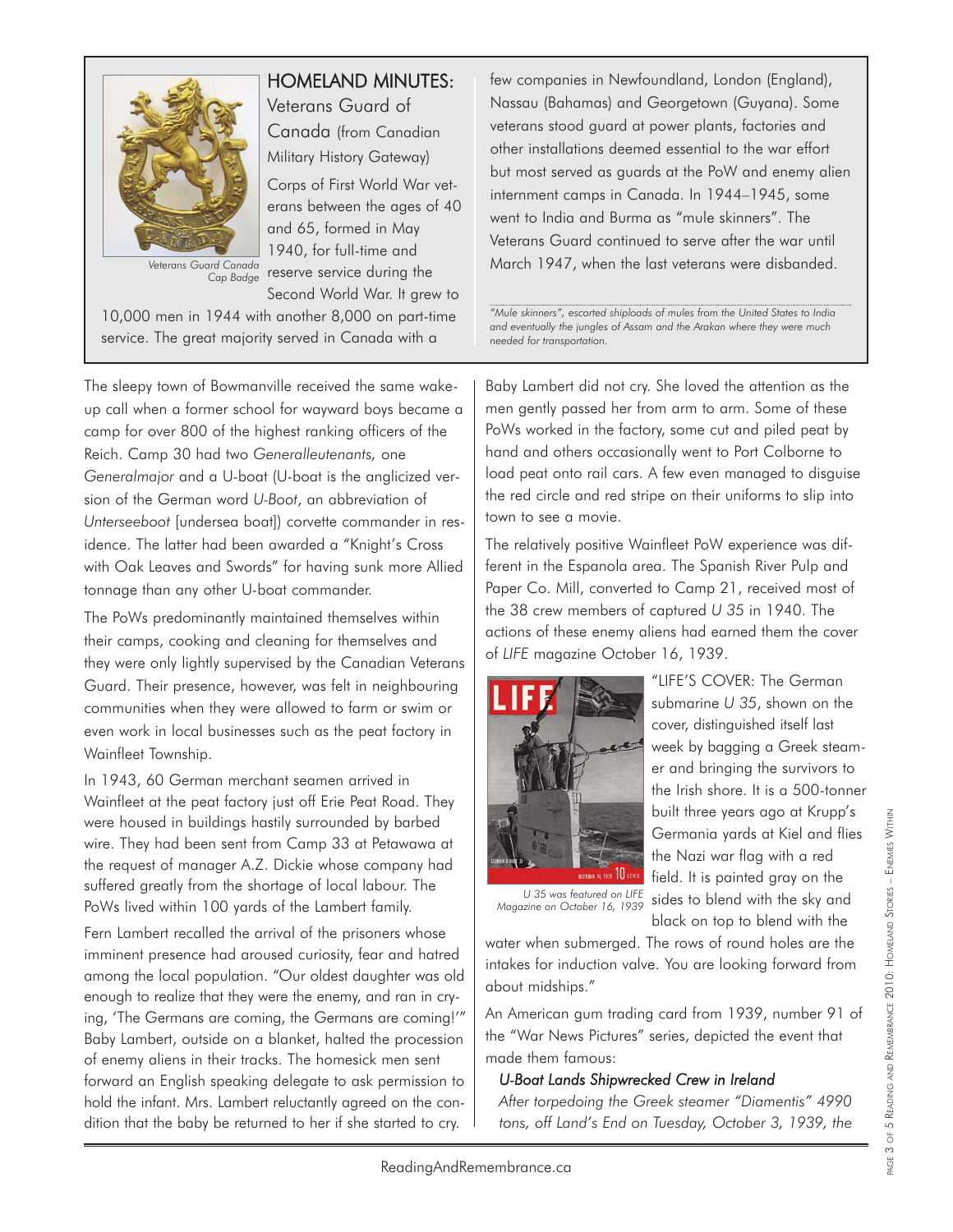*German submarine rescued the crew of 28 from the sea and took the men aboard the U-Boat! There they stayed for 36 hours while the undersea craft sought a place on the Irish coast to land them. Finally the ship's crew was set down in a desolate region near Dingle. They were ferried to shore in a collapsible boat. The submarine exchanged greetings with persons on land, then moved from the coast and started to submerge before Civic Guards on patrol duty had time to detain it.*

The Espanola PoWs had an active camp life with a theatrical group and soccer teams, but, they were also put to work outside the camp in the area lumber industry. As lumber men they were able to engage in the social activities in logging camps such as dances.

Alton Morse recalled they were very popular with the local ladies. "They were a fine class of people, we thought. The girls were crazy about them and they had a pretty good time. As far as wanting to escape, you couldn't have driven them away."

Fraternizing with these popular enemy aliens came to a head in late 1941 when charges were laid against five teenage girls in Espanola under the *Defence of Canada Regulations,* a type of *War Measures Act*. Five smitten local girls had been writing love letters to the PoWs and among the gifts they'd sent were forbidden items such as cameras.

In March 1942, five Espanola teens pleaded guilty to the charges and were given suspended sentences. Camp 21 was closed in 1943.

In spite of these difficulties with enemy aliens on home soil, by far the greatest problems were caused by their escape attempts. With the Veterans Guard and RCMP spread thin, valuable time ended up being directed towards their recapture. Most did not get away.

### The ones that got away

Although quite a few of the Canadian PoW escapees got far, only two got away—a great record for Canada who was holding over 35,000 enemy aliens on Canadian soil during WWII. Luftwaffe pilot Walter Manhard, a Gravenhurst PoW managed to trick the Veteran Guard into believing he had drowned while swimming. Manhard resurfaced in 1952 when he turned himself in to New York State authorities.

The other more famous escapee, who had tried to escape several times in Britain after his capture as a downed pilot in September 1940, was *Oberleutnant* Franz von Werra.

His exploits were depicted in the book and movie titled *The One That Got Away.*



Less successful but noteworthy escape attempts involved dummies and a Canadian U-boat sting operation. The dummy incident involved *Leutnant* Erich Boehle who escaped with *Oberleutnant* Peter Krug from Camp 30 at Bowmanville with the collusion of Bowmanville's PoW complement.

Bowmanville/Clarington Museum workmen and guarded by a PoW *Camp 30 Dummy*

dressed in a Canadian Army Uniform (thanks to the camp's theatrical troupe) made their escape over two fences they were purportedly repairing while their PoW cohorts as a distraction wildly cheered on a soccer game.

Supplied with maps, currency and forged documents smuggled into Camp 30, the pair made it to Union Station in Toronto. Boehle headed towards the USA via Niagara. When the Niagara Police Department phoned Camp 30 to ask them to check out Boehle's absence, they were told no one was missing.

Two roll calls later, Commandant Lieutenant Colonel Roland O. Bull M.C. of Camp 30 still insisted that there were no missing PoWs. Finally, when an oral count took place, Boehle's and Krug's escapes became evident. The enterprising theatrical group had manufactured two very convincing dummies using papier-mâché, uniforms and paper stuffing. During the roll calls, ersatz officers Boehle and Krug were held in position by PoWs on either side.

Krug, who crossed at Windsor in a rowboat with oars he hastily cobbled together, was captured in San Antonio, Texas. He had made it that far due to safe house contacts he had from the German *Abwehr/*Spy Agency. In his hotel room the FBI found a .32 calibre handgun purchased from a pawn shop.

The U-boat sting operation involved U-boat commander *Kapitaenleutnant* Wolfgang Heyda. German Admiral Doenitz had planned *Operation Kiebitz* to spring several high profile naval officers including his own former adjutant and Otto Kretschmer, a U-boat ace called the *Atlantic Wolf.* The men were going to tunnel out and make their way to Chaleur Bay where *U 536* would scoop them off Canadian shores.